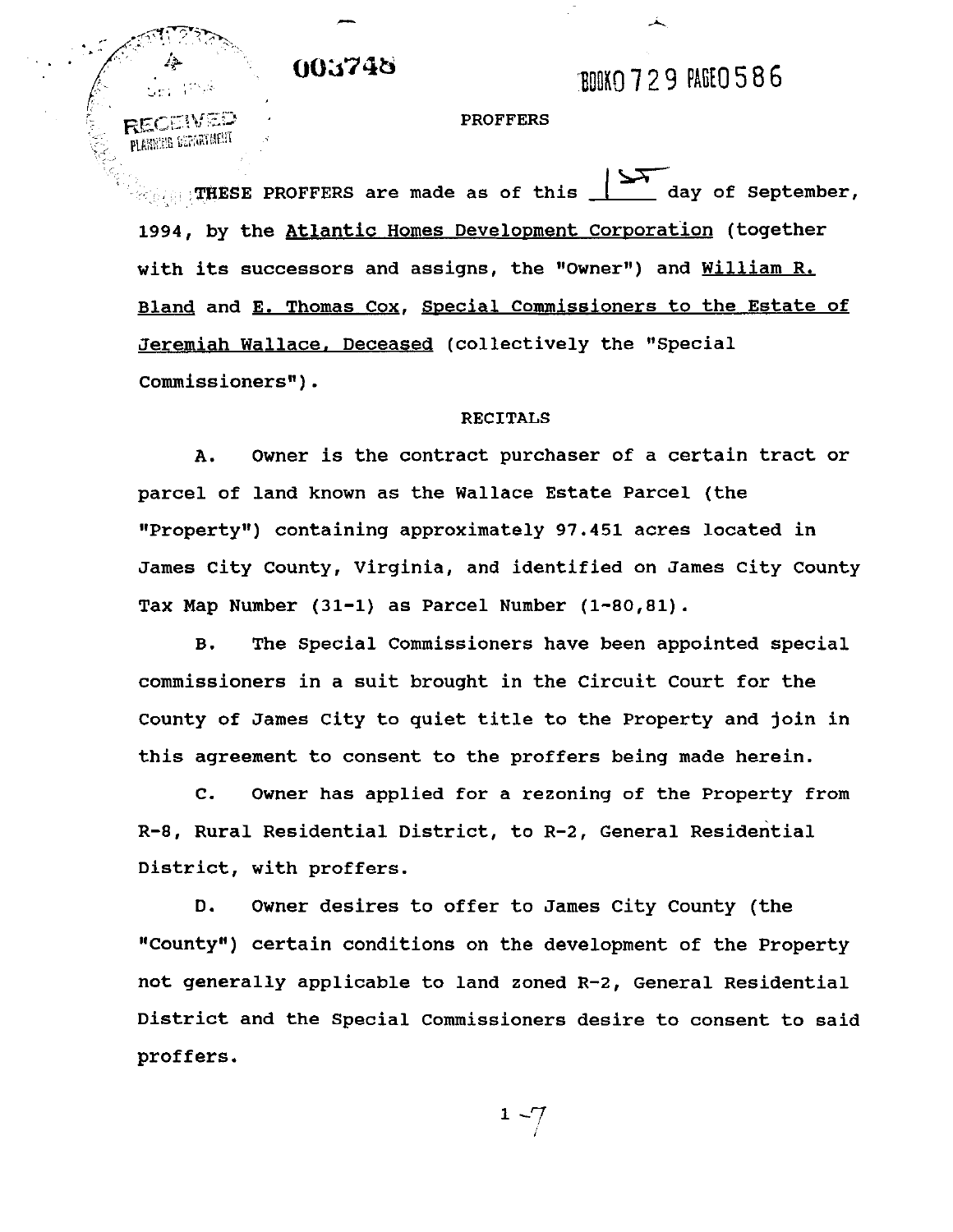# BOOKO 729 PAGE 0587

NOW, THEREFORE, for and in consideration of the approval of the requested rezoning, and pursuant to Section **15.1-491.2:l** of the Code of Virginia, **1950,** as amended, and Section **20-18** of the County Zoning Ordinance, Owner agrees and Special Commissioners consent that the developer of the Property shall meet and comply with all of the following conditions in developing the Property. If the requested rezoning is not granted by the County, these Proffers shall be null and void.

#### CONDITIONS

1. Additional On-Site Improvements. a) Prior to any final subdivision plan approval of the Property, the Owner shall hire an engineer, acceptable to the Director of Planning of the County, to conduct a traffic impact study of the proposed development of the Property and Owner shall pay all fees and costs associated with said study. The traffic impact study shall be submitted to the Director of Planning of the County for his review and approval prior to any final subdivision plan approval. Upon the approval of the traffic impact study by the Director of Planning of the County, the County shall have the right to require the Owner of the Property to construct, or have constructed, to Virginia Department of Transportation ("VDOT") required standards right and/or left turn lane(s) from Centerville Road to the Property and a right turn lane from the Property onto Centerville Road, provided such turn lane(s) is/are recommended by the approved traffic impact study and is/are determined to be necessary by VDOT. The turn lanes shall be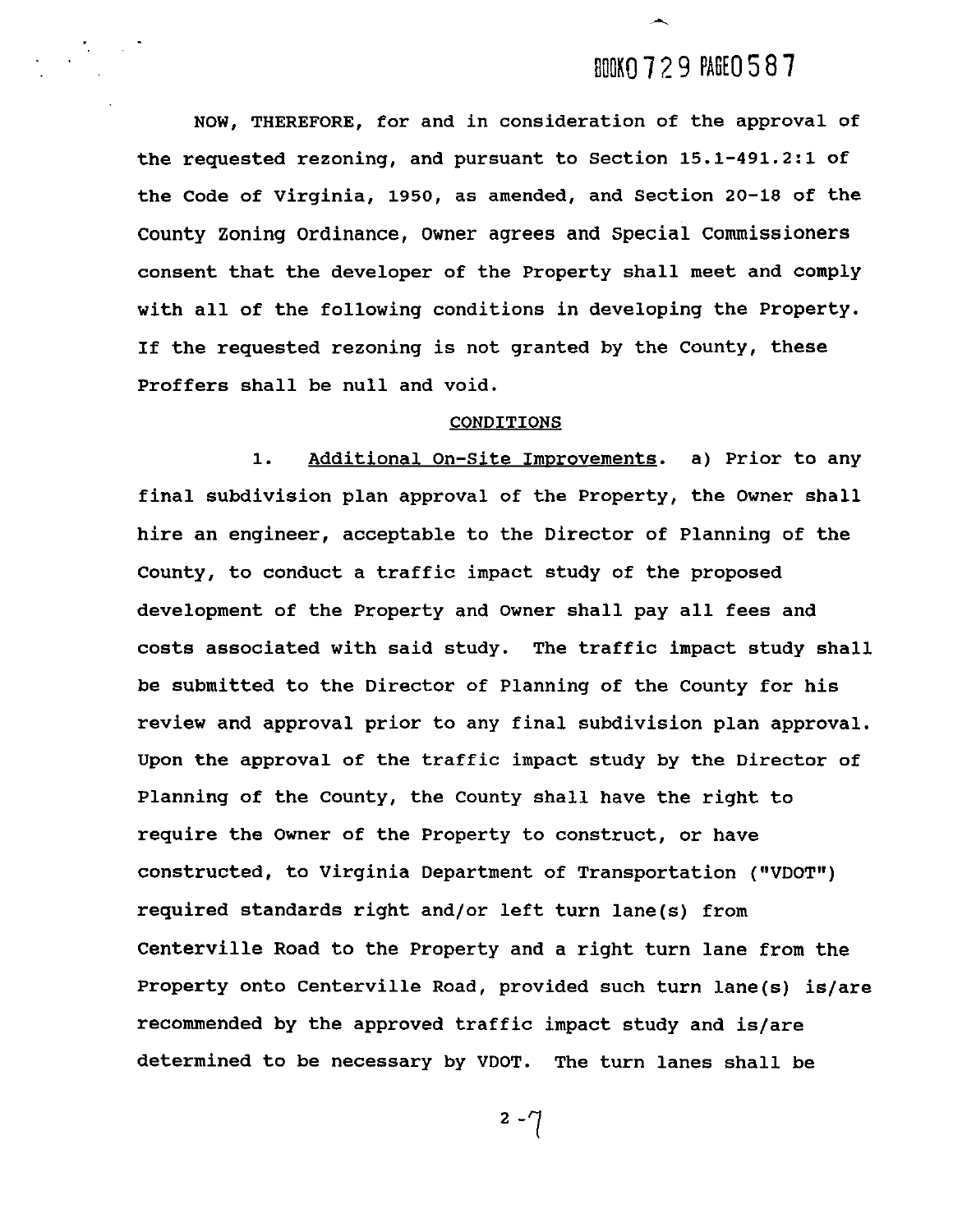### BOOK0729 PAGE0588

constructed on or before the time they are required by the approved traffic study.

b) The Owner shall provide a right-of-way **50**  feet in width to the adjacent Fox Ridge subdivision, which shall be made part of the applicable subdivision associated with the Property and the Owner shall provide a paved pedestrian and bikeway path a minimum of **10** feet in width, within said right-ofway, connecting the Property and the adjacent Fox Ridge subdivision, which shall be part of the applicable subdivision plan associated with the Property. The design and construction of the path shall be approved by the Director of Planning of the County. A Maintenance Agreement for the path shall be approved by the County Attorney.

c) The Owner shall provide a right-of-way **50**  feet in width to the adjacent Armistead property, which shall be made part of the applicable subdivision associated with the Property.

2. Buffers/Conservation Easement. There shall be a conservation easement ("Conservation Easement") dedicated to the homeowners' association ("Homeowners' Association"), which shall be organized by the Owner, 25 feet in width running along the boundary lines of the Property and the adjacent Fox Ridge subdivision, Forest Glen subdivision and Armistead property, except along the boundary lines of the Property and the adjacent Fox Ridge subdivision and Forrest Glen subdivision where the boundary line of the Property is at least **100** feet from the rear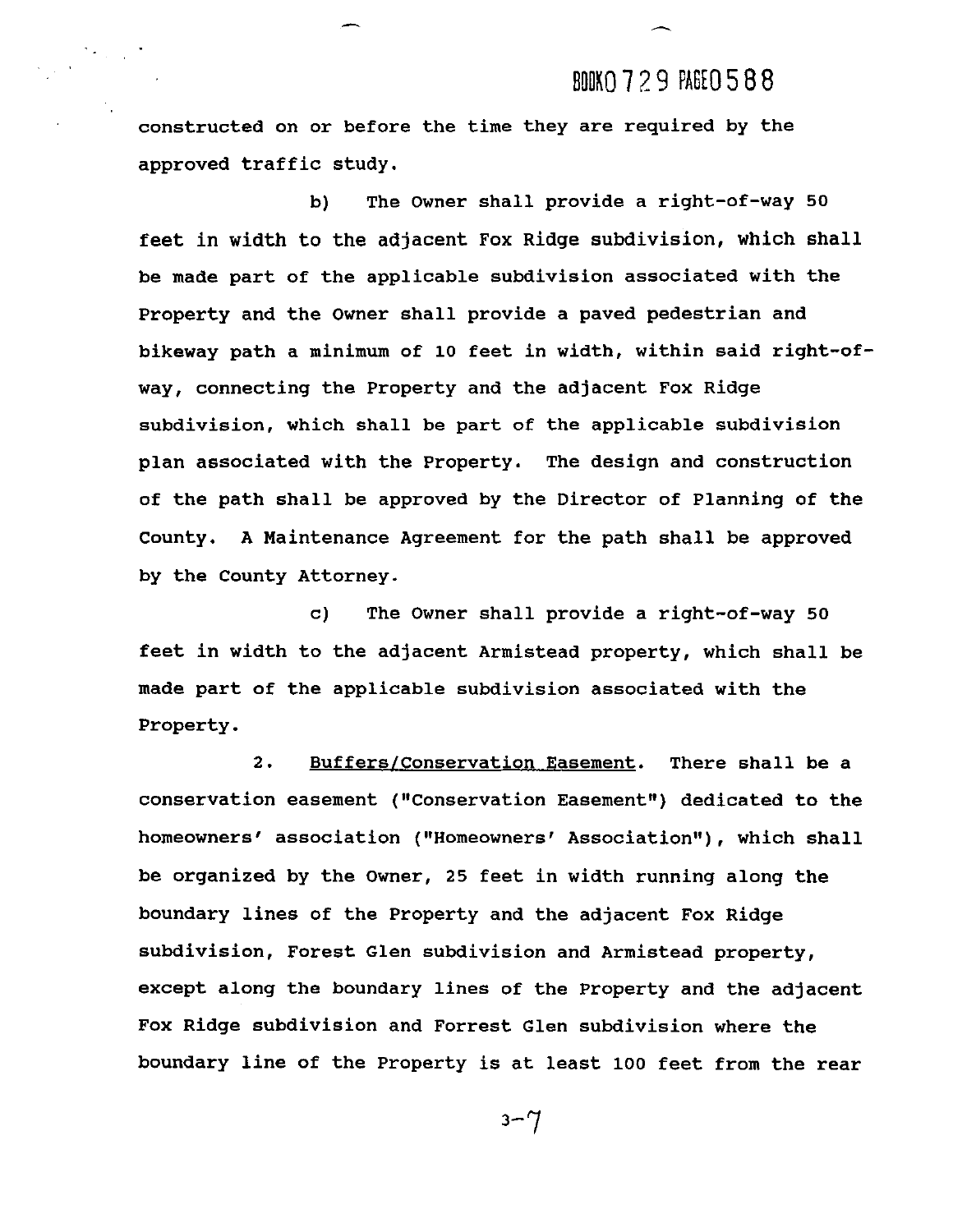### DOOKO 729 PAGE 0589

boundary line of any lot within said subdivisions. The Conservation Easement shall be inclusive and/or exclusive of , lots, as the case may be, and shall remain undisturbed and in its natural state except for limited clearing of trees and undergrowth necessitated by the following: diseased or dead trees, approved utilities, approved drainage easements, approved fencing by the Owner or Homeowners' Association, lot owner fencing and required entrances to adjoining property. The thirty-five foot **(35')** minimum rear yard requirement, as set forth in Section 20-259(b) of the James City County Zoning Ordinance, shall be measured from the inside line of the Conservation Easement if the Conservation Easement is inclusive of the applicable developed lot within the Property.

3. Archaeology. A Phase I Archaeological Study for the entire Property shall be submitted to the Director of Planning for his review and approval prior to land disturbance. A treatment plan shall be submitted to and approved by the Director of Planning for all sites in the Phase I study, that are recommended for a Phase I1 evaluation and/or identified as being eligible for inclusion on the National Register of Historic Places. If a Phase I1 study is undertaken, such a study shall be approved by the Director of Planning and a treatment plan for said sites shall be submitted to and approved by the Director of Planning for sites that are determined to be eligible for inclusion on the National Register of Historic Places and/or those sites that require a Phase I11 study. If, in the Phase 11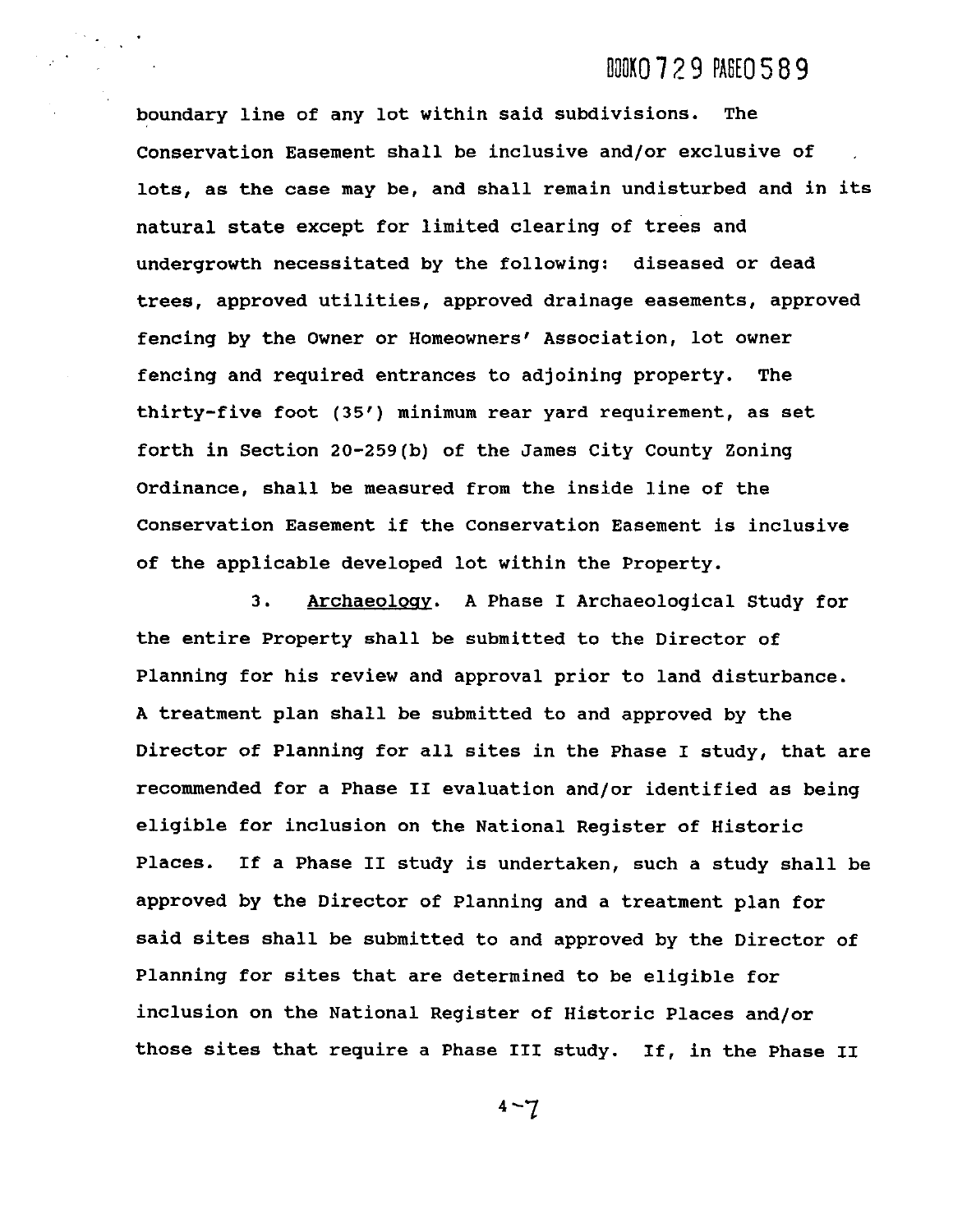# BOOKO 729 PAGEO 590

study, a site is determined eligible for nomination to the National Register of Historic Places and said site is to be preserved in place, the treatment plan shall include nomination of the site to the National Register of Historic Places. If a Phase I11 study is undertaken for said sites, such studies shall be approved by the Director of Planning prior to land disturbance within the study area. All Phase I, Phase I1 and Phase I11 studies shall meet the Virginia Department of Historic Resource's Guidelines for Preparing Archaeological Resource Management Reports and the Secretary of the Interior's Standards and Guidelines for Archaeological Documentation, as applicable, and shall be conducted under the supervision of a qualified archaeologist who meets the qualifications set forth in the Secretary of the Interior's Professional Oualification Standards. All approved treatment plane shall be incorporated into the plan of development for the site, and the clearing, grading or construction activities thereon. An acceptable treatment plan may consist of preservation of the site in the natural or original position or place, either by leaving the site completely undisturbed and/or preserving the site in a manner acceptable to the Director of Planning.

 $\mathcal{M}_{\rm{max}}$ 

4. Sewer Connections. The Owner shall develop no more than **85** lots within the Property prior to entering into an agreement with the James City County Service Authority. Said agreement shall establish the connections available to the property above **85** connections, the improvements to the sewer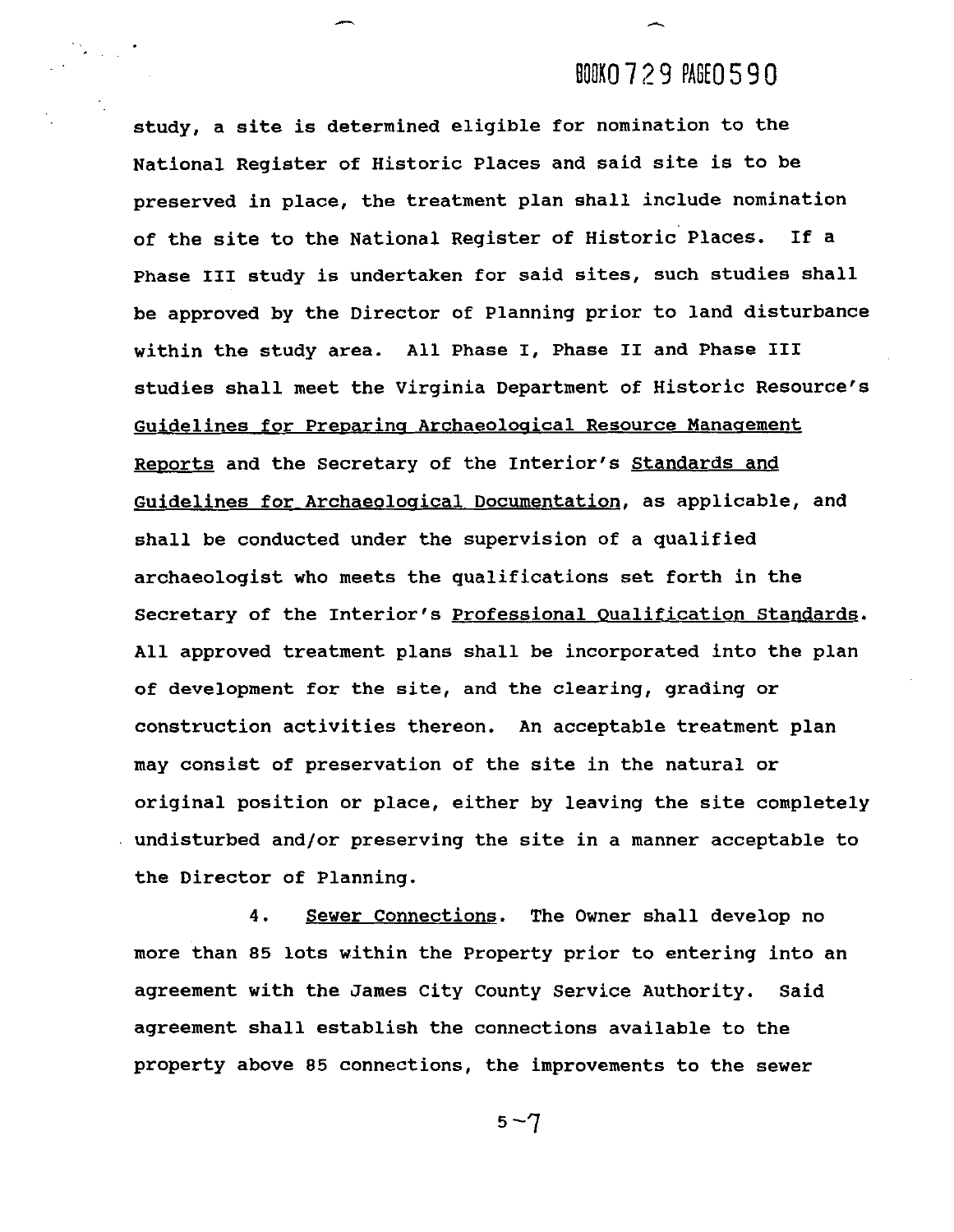## BDOKO  $729$  PAGEO 591

system, if any, which shall be necessary to support the additional connections, the timing of such improvements, and the allocation of the cost of such improvements. The agreement shall be approved by the Board of Supervisors.

WITNESS the following signature:

ATLANTIC HOMES DEVELOPMENT CORPORATION By: Stephens, President

The undersigned consent to the foregoing proffers.

 $\widetilde{\text{Wil111am}}$ <sup>c</sup> R. Bland, Special Commissioner To the Estate of

Jeremiah Wallace, Deceased

Vhuody

E. Thomas Cox, Special Commissioner To the Estate of Jeremiah Wallace, Deceased

STATE OF VIRGINIA, City/County of  $\lim_{x \to 0}$   $\lim_{x \to \infty}$ , to-wit:

The foregoing instrument was acknowledged before me on this day of <u>Secheman , 1994</u>, by Henry H. Stephens as President of Atlantic Homes Development Corporation.

1- Wartler 27 and

Notary Public

My Commission expires:  $\frac{\partial}{\partial 8}$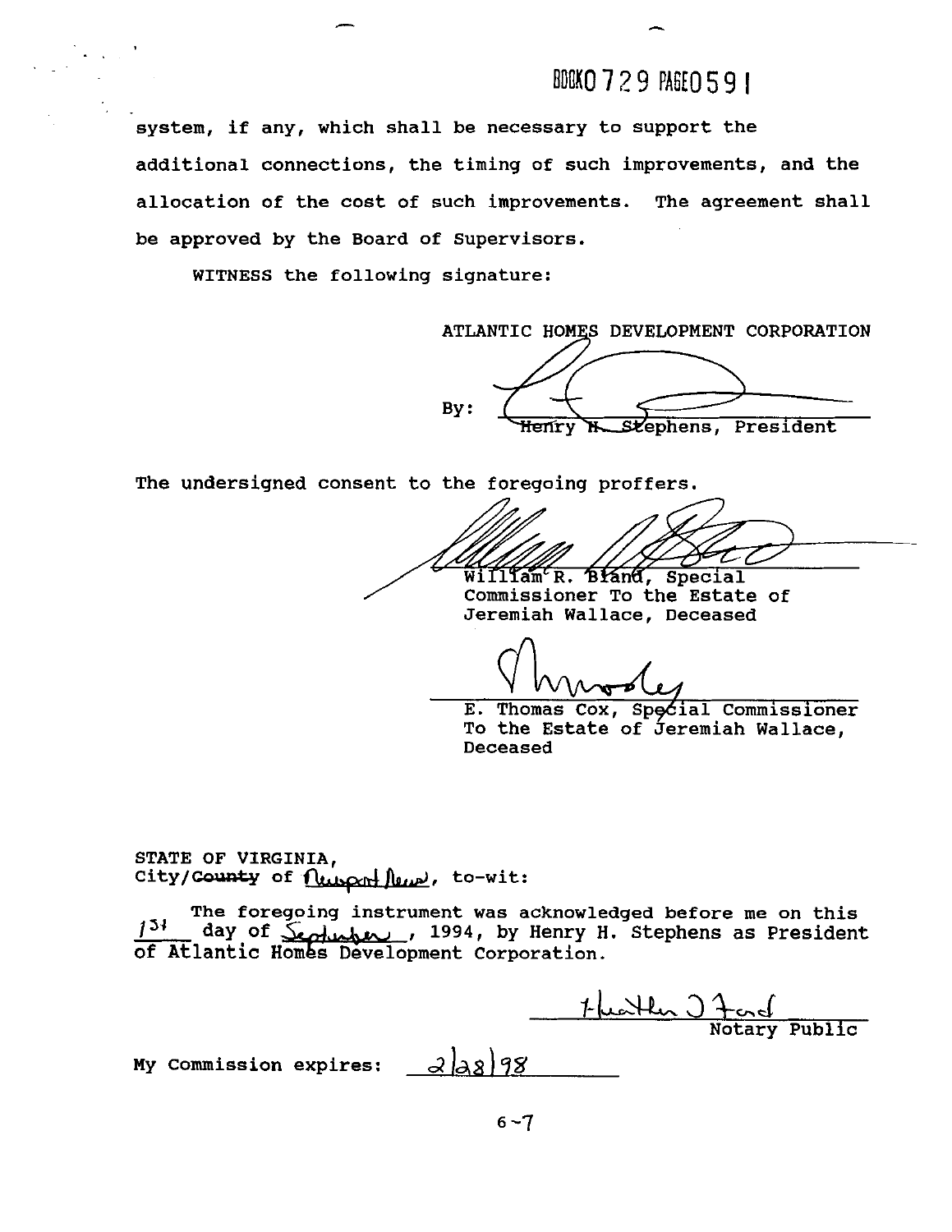BOOKO 729 PAGEO 592

STATE OF VIRGINIA,<br>City/County of *Yuugodilles*, to-wit:

**was acknowledged before me on this** , **1994, by William R. Bland, Special Jeremiah Wallace, Deceased.** 

 $2/28/98$ 

Heather J tone

**My Commission expires:** 

**STATE OF** VIRGIN STATE OF VIRGINIA,<br>City/County of *Newport New*s, to-wit:

**The foregoing instrument was acknowledged before me on this**  $\frac{1}{N}$  **day of**  $\frac{1}{2}$  **day**  $\frac{1}{2}$  **and**  $\frac{1}{2}$  **and**  $\frac{1}{2}$  **and**  $\frac{1}{2}$  **and**  $\frac{1}{2}$  **and**  $\frac{1}{2}$  **and**  $\frac{1}{2}$  **and**  $\frac{1}{2}$  **and**  $\frac{1}{2}$  **and \frac{ Commissioner to the Estate of Jeremiah Wallace, Deceased.** 

Susano Public

My Commission expires:

TF...AHDC\WALLPROP\PROFFER5.AHD

| VIRGINIA: City of Williamsburg and County of<br>James City, 17591 |
|-------------------------------------------------------------------|
|                                                                   |
| In the Cle. It office of the Circuit Court of the                 |
|                                                                   |
| City of Williams and injuries County of James City the            |
| was presented that the companies and the                          |
| admitted to record at $\sqrt{\lambda_1/45}$ o'clock               |
| Teste: Heleng S, ward, Clerk                                      |
| by Killedella                                                     |
| Deputy CI                                                         |